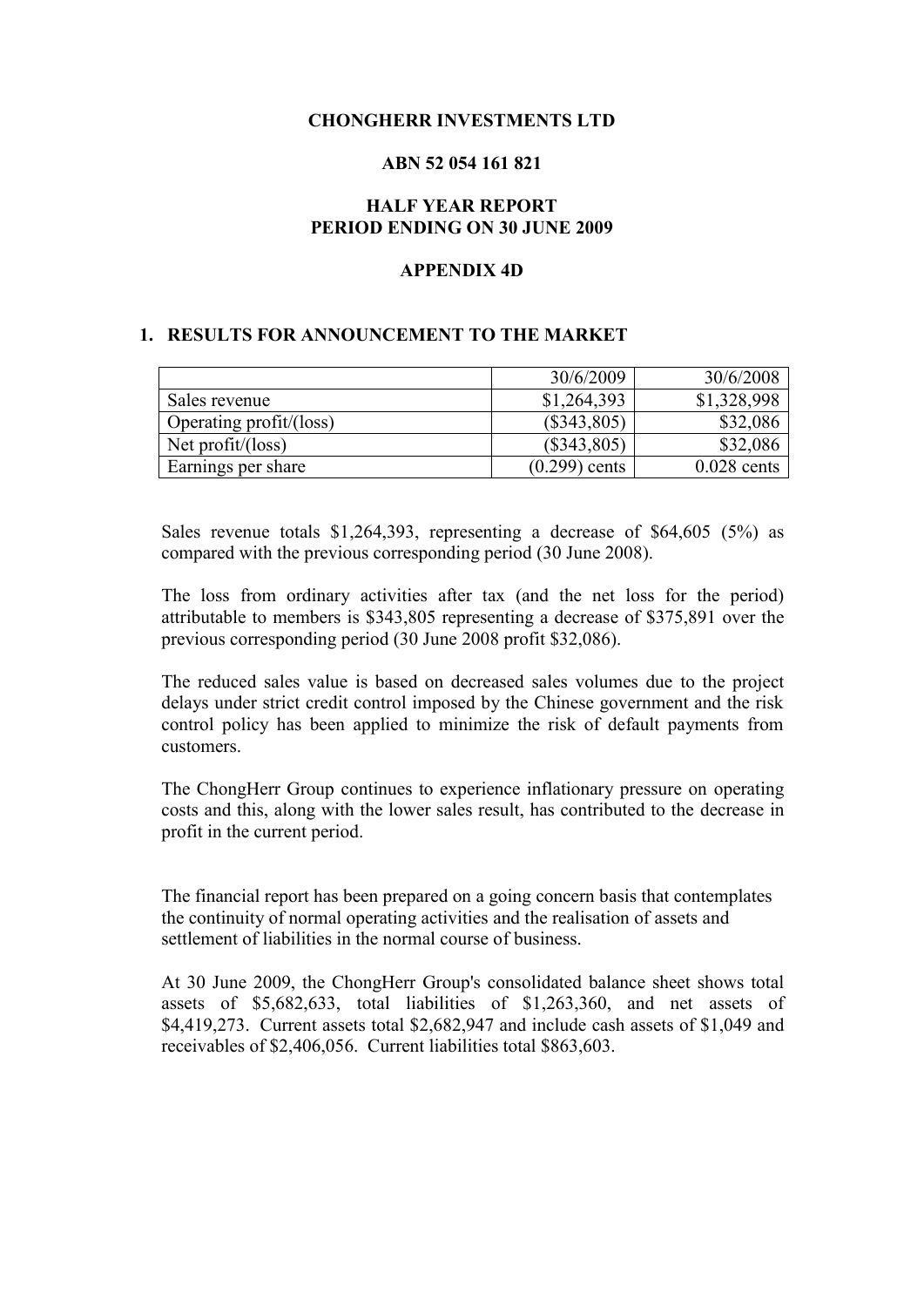For a number of years the ChongHerr Group's major revenue source has been the sale of its products into the Chinese market, and in particular to one customer Shenzhen Helidon Sandstone Ltd. The Group has been and is economically dependent on this customer. Included in trade receivables at balance date is \$2,104,064 relating to this customer. As set out in note 1(b) in the financial statements, this receivable has \$1,287,792 past due, and is shown at amortised cost.

The directors closely monitor trading with this customer and the collection of amounts receivable. Whilst the receivable is overdue, the directors consider the balance is fully recoverable and have put measures in place to achieve recovery. The outstanding receivable balance has resulted in a low level of liquidity in the Group.

The Group's ability to continue as a going concern is dependent upon the collection of the amounts owing. Based on the Group's cashflow projections for the period ending 30 June 2009, the agreed repayment plan with the customer would allow the Group to operate within its existing bank overdraft facility.

On the basis of the above, the Directors have formed the view that it is appropriate to prepare the financial report on a going concern basis.

The market outlook for sandstone products remains strong in the export market; The Board anticipates that the building and construction activities in China will continue to favourably impact ChongHerr in the next 12 months. As of today, the total value of contract on hand for the second half of the year is around \$0.7 million.

# **2. NET TANGIBLE ASSET BACKING**

Net tangible asset backing per security as at 30 June 2009 is 3.8 cents (30 June 2008 5.3 cents).

# **3. CHANGE IN COMPOSITION OF THE REPORTING ENTITY**

ChongHerr Investments Ltd has not gained/lost control of any entity during the period.

### **4. DIVIDENDS**

The directors do not recommend the payment of an interim dividend for the period. There is no dividend reinvestment plan in place.